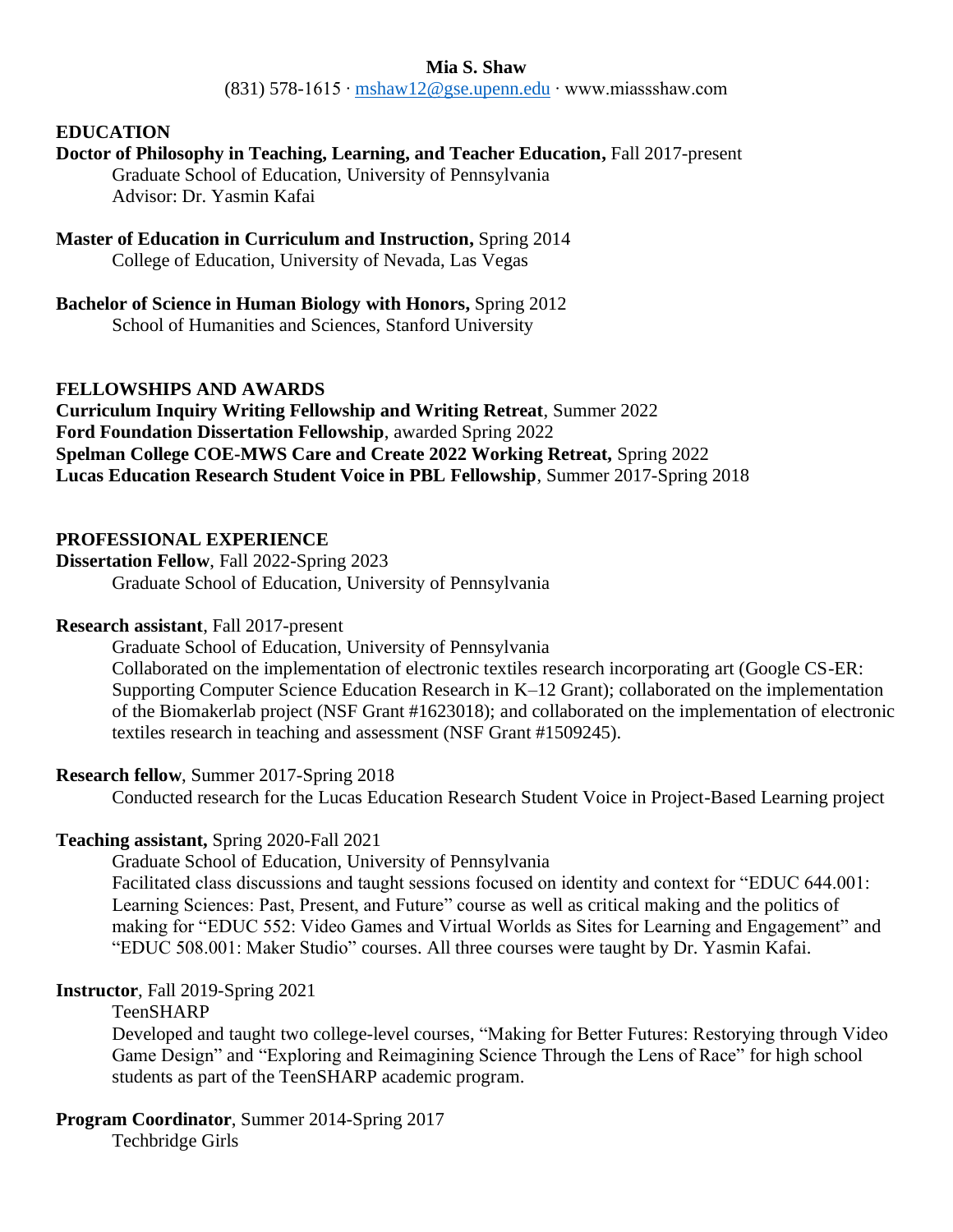Coordinated and co-taught after-school and summer programs for middle school girls; refined and piloted science, engineering, and technology curricula that was aligned with Next Generation Science Standards; conducted professional development workshops for teachers, role models, and professional audiences about effective strategies for engaging youth in STEM; and established an ambassador leadership program for eighth-grade participants

## **Classroom teacher**, Fall 2012-Spring 2014

Clark County School District, Las Vegas, NV

Administered appropriate district curriculum which is aligned with the Nevada State Standards; diagnosed and analyzed student progress and provide appropriate instruction.

# **PUBLICATIONS**

## *Peer-Reviewed Journal Articles*

- **Shaw, M. S.,** Coleman, J. J., Kafai, Y. B., & Thomas, E. E. (under review). Recoding Black Girls' Futures: Using Womanist Quilting Methodologies to Reimagine Dominant Social Codes in Computing Education. *Journal of the Learning Sciences.*
- Fields, D. A., Lui, D., Kafai, Y. B., Jayathirtha, G., Walker, J. T., & **Shaw, M.S**. (2021). Communicating about computational thinking: understanding affordances of portfolios for assessing high school students' computational thinking and participation practices. *Computer Science Education, 31(2), 224-258.*
- **Shaw, M. S**., Fields, D. A., & Kafai, Y. B. (2020). Leveraging Local Resources and Contexts for Inclusive Computer Science Classrooms: Reflections from Experienced High School Teachers Implementing Electronic Textiles. *Computer Science Education, 30*(3), 313-336.
- **Shaw, M. S.**, Fields, D. A., & Kafai, Y. B. (2019). Connecting with Computer Science: Electronic Textile Portfolios as Ideational Identity Resources for High School Students. *International Journal of Multicultural Education, 21(1).*

# *Peer-Reviewed Conference Proceedings*

- **Shaw, M. S.** (2022). Recoding computing: How adolescent Black girls reimagine dominant narratives about identity and belonging through electronic-textiles quiltmaking. *Proceedings of RESPECT 2022.*
- Kafai, Y., Jayathirtha, G., **Shaw, M. S.,** & Morales-Navarro, L. (2021, June). Codequilt: Designing an hour of code activity for creative and critical engagement with computing. In *Interaction Design and Children* (pp. 573-576).
- Morales-Navarro, L., Kafai, Y., Jayathirtha, G., & **Shaw, M. S.** (2021, October). Investigating creative and critical engagement with computing in the Hour of Code (Practical report). In *The 16th workshop in primary and secondary computing education* (pp. 1-6).
- **Shaw, M. S.,** Ji, G., Zhang, Y., & Kafai, Y.B. (2021). Promoting socio-political identification with computer science: How high school youth restory their identities through electronic textile quilts. *Proceedings of RESPECT 2021.* Available at [http://respect2021.stcbp.org/wp](http://respect2021.stcbp.org/wp-content/uploads/2021/05/001_Research_10_paper_81_Updated.pdf)content/uploads/2021/05/001 Research 10 paper 81 Updated.pdf
- **Shaw, M. S.** (2021). Restorying identity: Towards a development of critical identification with computing for minoritized youth. In E. de Vries, J. Ahn, & Y. Hod (Eds.), 15th International Conference of the Learning Sciences – ICLS 2021 (pp. 127-128). International Society of the Learning Sciences, 2021.
- **Shaw, M. S**., Kafai, Y.B., Zhang, Y., Ji, G., Russo, R., & Aftab, A. (2021). Connecting with Computer Science: Two Case Studies of Restorying CS Identity with Electronic Textile Quilts. In E. de Vries, J. Ahn, & Y. Hod (Eds.), 15th International Conference of the Learning Sciences – ICLS 2021 (pp. 697-700). International Society of the Learning Sciences, 2021.
- **Shaw, M. S**. (2020). Restorying through Computational Quilts: A Critical Approach Towards Reimagining Computer Science. In *Proceedings of the 2020 ACM Conference on International Computing Education Research* (ICER '20). Association for Computing Machinery, New York, NY, USA, 344–345. DOI: <https://doi.org/10.1145/3372782.3407114>
- **Shaw, M. S.,** & Kafai, Y. B. (2020). Charting the Identity Turn in K-12 Computer Science Education: Developing More Inclusive Learning Pathways for Identities. In Gresalfi, M. and Horn, I. S. (Eds.), *The*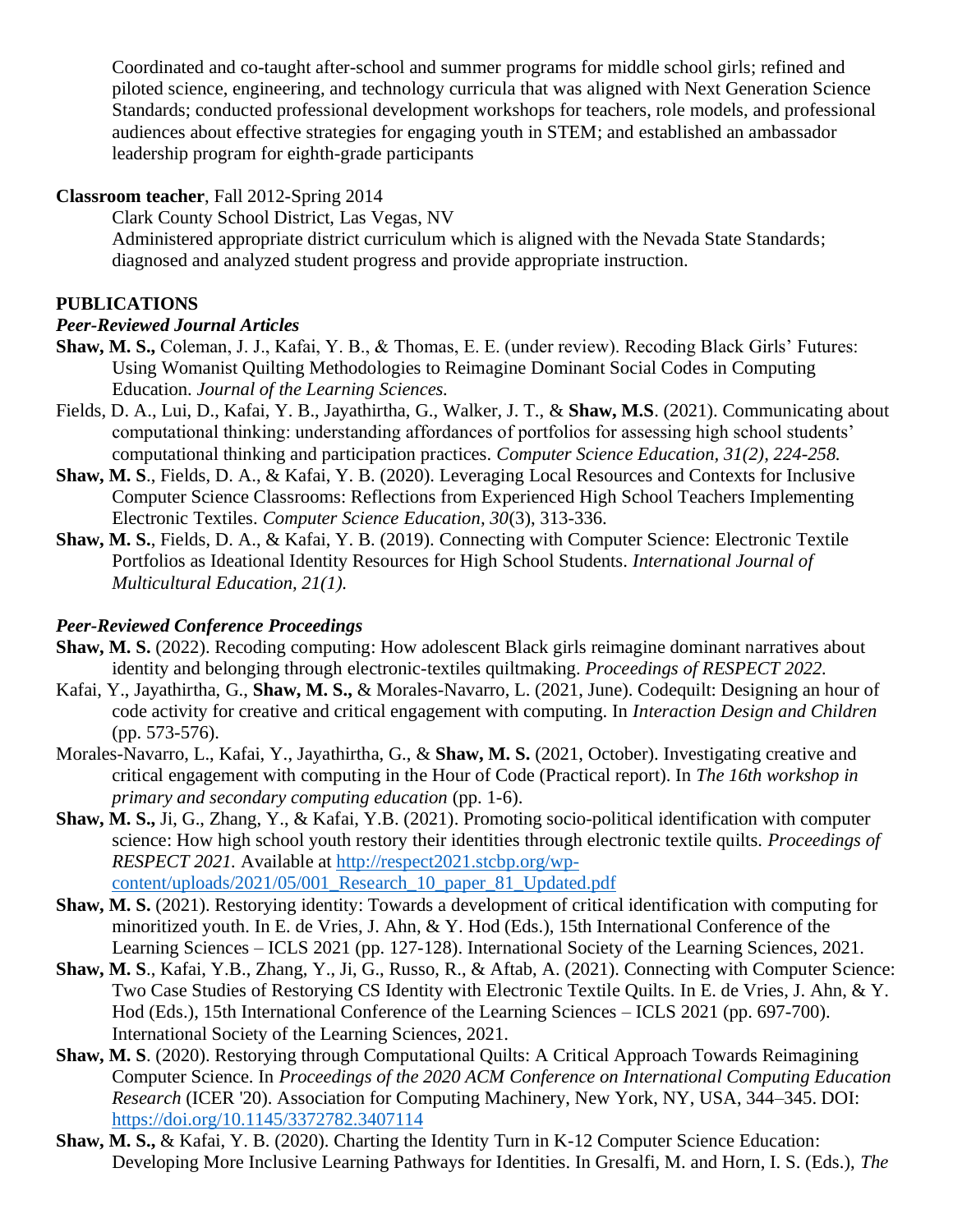*Interdisciplinarity of the Learning Sciences, 14th International Conference of the Learning Sciences (ICLS) 2020, Volume 1* (pp. 114-121). Nashville, Tennessee: International Society of the Learning Sciences.

- **Shaw, M.S**., Coleman, J.J., Kafai, Y.B., & Thomas, E.E. (2019). Restorying geek identity: Reimagining computer science connections with youth of color through collaborative quilts. *Proceedings of the Second Connected Learning Summit.*
- Jayathirtha, G., Kafai, Y. B., Lui, D., **Shaw, M. S.,** & Cho, J. Y. (2019). Collaborative Coding and Composing of JazzHands: Integrating the Learning of Advanced Computational Concepts with Electronic Textiles to Make Music Wearables. In *Proceedings from SIGCSE '19: The Fiftieth ACM Technical Symposium on Computer Science Education*. Minneapolis, MN: ACM.
- Kafai, Y.B., Fields, D.A., Lui, D., Walker, J.T., **Shaw, M. S.,** Jayathirtha, G., Nakajima, T., Goode, J., & Giang, M.T. (2019). Stitching the loop with electronic textiles: Promoting equity in high school students' competencies and perceptions of computer science. SIGCSE 2019, Minneapolis, MN: ACM.
- **Shaw, M. S.**, Walker, J.T., & Kafai, Y.B. (2019). Arguing about Synthetic Biology in 140 Characters or Less: Affordances of Microblogging for High School Students Discussions of Socio-Scientific Issues. *In Proceedings of the 2019 Computer-Supported Collaborative Learning Conference of the International Society of the Learning Sciences.*
- Kafai, Y.B., Fields, D.A., Lui, D.A., Walker, J.T., **Shaw, M. S**., Jayathirtha, G., Nakajima, T.M., Goode, J., & Giang, M. (2019). Stitching the Loop with Electronic Textiles: Promoting Equity in High School Students' Competencies and Perceptions of Computer Science. *In Proceedings from SIGCSE '19: The Fiftieth ACM Technical Symposium on Computer Science Education.* Minneapolis, MN: ACM. Available at http://www. constructionism2018.fsf.vu.lt/proceedings.
- Fields, D.A., **Shaw, M. S**., & Kafai, Y.B. (2018). Personal learning journeys: Reflective portfolios as "objectsto-learn-with" in an e-textiles high school class. In V. Dagiene & E. Jastuė, *Constructionism 2018: Constructionism, Computational Thinking and Educational Innovation: conference proceedings (*pp. 213-223)*.* Vilnius, Lithuania.
- Walker, J.T., **Shaw, M. S.**, Kafai, Y.B., Lui, D.A. (2018). Biohacking food: A case study of science inquiry and design reflections about a synthetic biology high school workshop. *Proceedings from ICLS '18: The Thirteenth International Conference of the Learning Sciences.* London, UK: ISLS.
- Lui, D., Jayathirtha, G., Fields, D.A., **Shaw, M. S.,** & Kafai, Y.B. (2018). Design considerations for capturing computational thinking practices in high school students' electronic textile portfolios. *Proceedings from ICLS '18: The Thirteenth International Conference of the Learning Sciences.* London, UK: ISLS.

#### *Book Chapters*

- Fields, D. A., & **Shaw, M. S.** (in press). Behind the magic: Teaching practices that lay foundations for engagement, rigor, and creativity in CS. In *Programming the Acceleration of Computing & Equity (PACE) Summit,* Educational Development Center.
- Colket, L., Garrett, J., & **Shaw, M. S.** (2021). Transformative Storytelling as Critical Praxis for Educational Leaders. In Eds. K. Pak & S. Ravitch, *Critical Leadership Praxis for Educational and Social Change* (pp. 101-114). New York, NY: Teachers College Press.

## *Published illustrations*

Mozilla Festival, Nias, J., Sampson, P., & Ogburu-Ogbonnaya (2022). *Black Women's Experiences with Algorithmic Microaggressions* [Black paper] Mozfest Spelman College. <https://foundation.mozilla.org/en/insights/mozfest-spelman-college-blackpaper/>

## *Symposia, workshops, and other presentations*

- Lee, C., & **Shaw, M. S.** (2022, April). Decoding Tech to Recode Humanity. Invited presentation for *Spring 2022 Technology and Society Lecture series*. Mills College, Oakland, CA.
- Fields, D. A., & **Shaw, M. S.** (2021, August). Behind the Magic: Teaching Practices that Lay Foundations for Engagement, Rigor, and Creativity in CS. Invited presentation and panel for *Programming the*